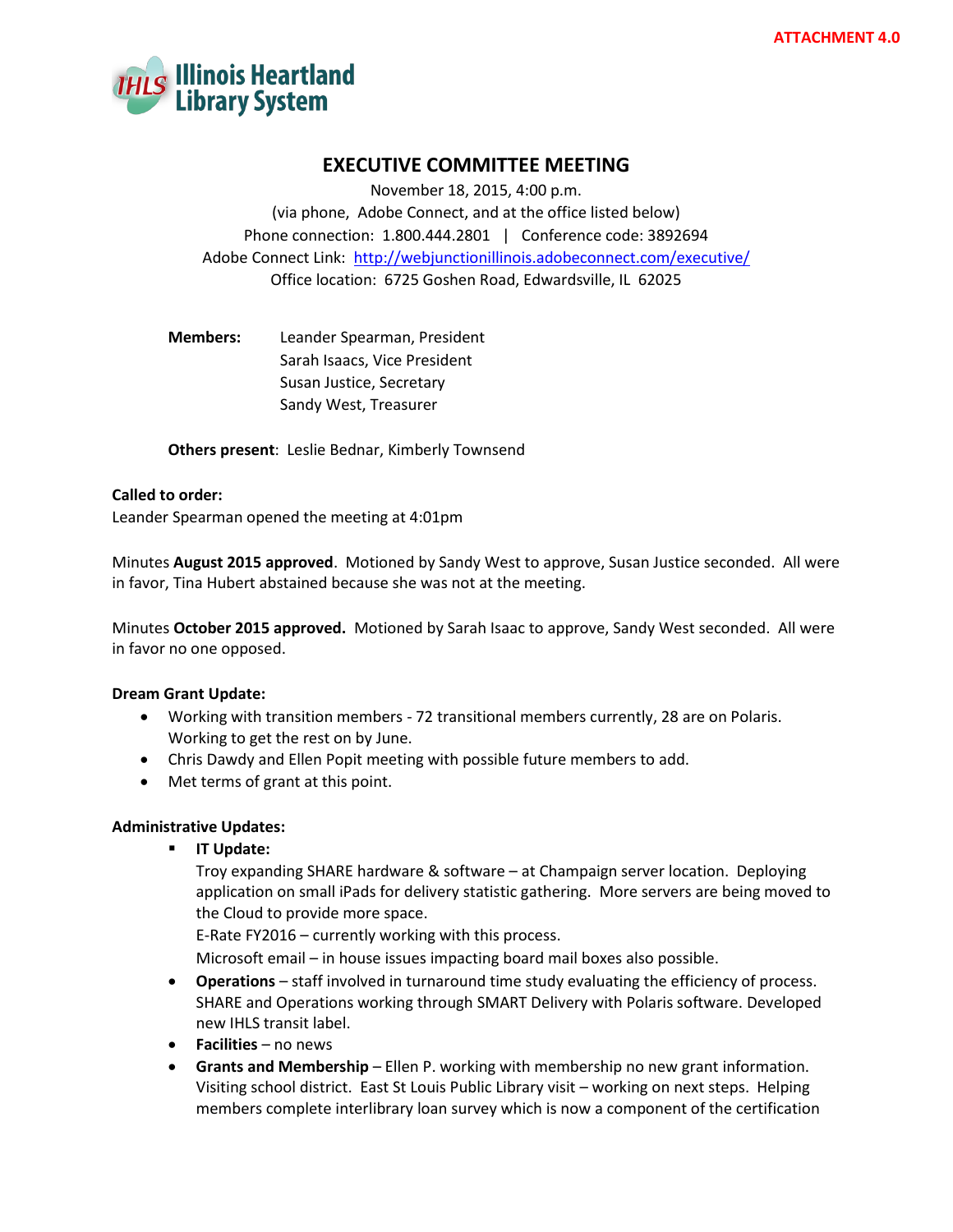# **Illinois Heartland Library System**

process. Currently less than 20% of IHLS members have completed – encouraging more members to complete before they start the certification process. Conversation with RAILS on new certification requirement--we hope to avoid the recommendation of members for suspension.

 **Staffing:** Kathy continues to work on preparing reports that are due to employees and IRS under the Affordable Care Act. Looked another agency to provide reports. Cost would be \$5,000.00. Decided to do this in-house. Added several hours for part-time HR Assistant to work on the new program. Happy with the progress.

Completed Safety training at all locations

Flu shot for all locations

Free CPR training for all locations

Maintain Monday and Fitness Fridays programs started at Edwardsville.

**OMA** – none

### **Committee updates** –

- **Membership and policy**  Susan Justice met and talked about interlibrary loan. Two agency applicants to recommend approval as IHLS members. Certification process mentioned by Leslie. 537 agencies, 321 members of share.
- **Finance**  went over new business for bill pay with minor questions asked. Approved credit card and financials. Wait and get through holidays to see if budget settlement will have recommendation on grants. Will make decision after November board meeting..
- **Personnel**  SJ met Kathy and Rachel, no problem with amendment to Policy. Lee said they were not against the policy but the way it was worded. Tina indicated there was an issue with nepotism. We would like it looked at more clearly. Vaguely worded, wanted a meatier policy. It was voted down at the meeting so unless it comes up again no reason to revisit the policy. For now we agree to close.
- **Facilities and Operations** did not meet this month
- **Long Range Planning** did not meet due to lack of quorum, rescheduled to next week

### **Unfinished business:**

- **Open board seat**. Not received any recommendation for school. Did reach out to Mary Barteau – Belleview West HS– she has accepted. Lee will recommend Mary at the December  $1<sup>st</sup>$ meeting. This will fill all of the seats at this point. We will invite her to the December  $1<sup>st</sup>$ meeting. Kimberly will be in touch with her. Lee will send a follow up email to attend the meeting.
- **State budget crisis and projections**: Shared what we received from the meeting with the ISL on November 4. Lee – my impression is that the State Library is looking for possible solutions as we are. This is unprecedented situation. Good news is that ISL likes the resource sharing work we do in IHLS. ISL staff suggested that we look for the public meeting 11/18, which was very recently postponed until Dec 1<sup>st</sup>, and in January after Legislature returns. After these dates we should have some feedback. There is no authority right now and we are operating in good faith. ISL suggested we look at duplication of services as places to consider reductions. Preserve SHARE – a jewel of a service and unique in the US.

Leslie -- We will present to the board our recommended expenditure reductions. Three Categories: 1-Looking through budget to find low-hanging fruit, expenditures you can do without. Being savvier with contracts, cost of printing etc. 2-Cuts at 25% or more in state